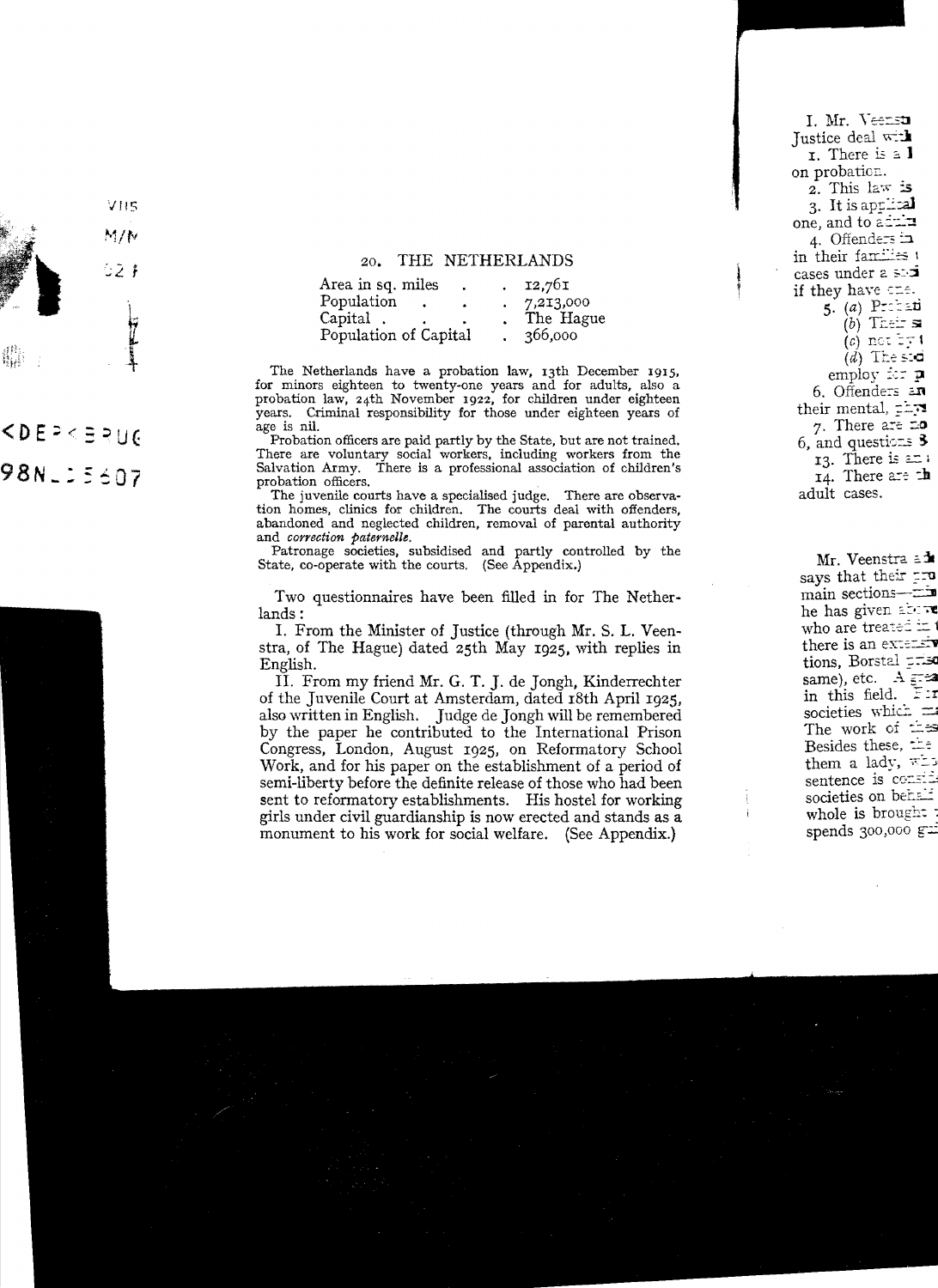I. Mr. Veenstra's replies on behalf of the Minister of Justice deal with probation from the adult angle.

I. There is a law which permits the release of offenders on probation.

2. This law is dated 13th December 1915, Statute 247.

3. It is applicable to minors from eighteen years to twentyone, and to adults.

4. Offenders in ordinary cases may be placed on probation in their families under a probation officer, but in difficult cases under a society acting through their probation officer. if they have one.

 $\zeta$ . (a) Probation officers are not trained.

 $(b)$  Their salaries are paid partly by the State.

 $(c)$  not by the Municipality.

(d) The societies pay salaries to the officers whom they employ for probation work.

6. Offenders are not, as a rule, examined to ascertain their mental, physical, etc., condition.

7. There are no clinics for examinations under question  $6$ , and questions  $8-12$  are therefore not applicable.

13. There is an association of probation officers.

14. There are thirty-three probation officers to deal with adult cases.

Mr. Veenstra adds an interesting note to the above. He says that their probation service is to be divided into two main sections—minors and adults. The information which he has given above applies to adults, and to those minors who are treated in the same way as adults. For the minors there is an extensive system comprising educational institutions. Borstal prisons (or institutions comparable with the same), etc. A great number of private societies are at work in this field. For adults they have a large number of societies which maintain paid officials in many centres. The work of these societies is subsidised by the State. Besides these, the State has appointed five officials, one of them a lady, who advise the courts where a conditional sentence is considered, and who inspect the work of such societies on behalf of the State. The superintending of the whole is brought under the Department of Justice, which spends 300,000 guilders annually on these efforts.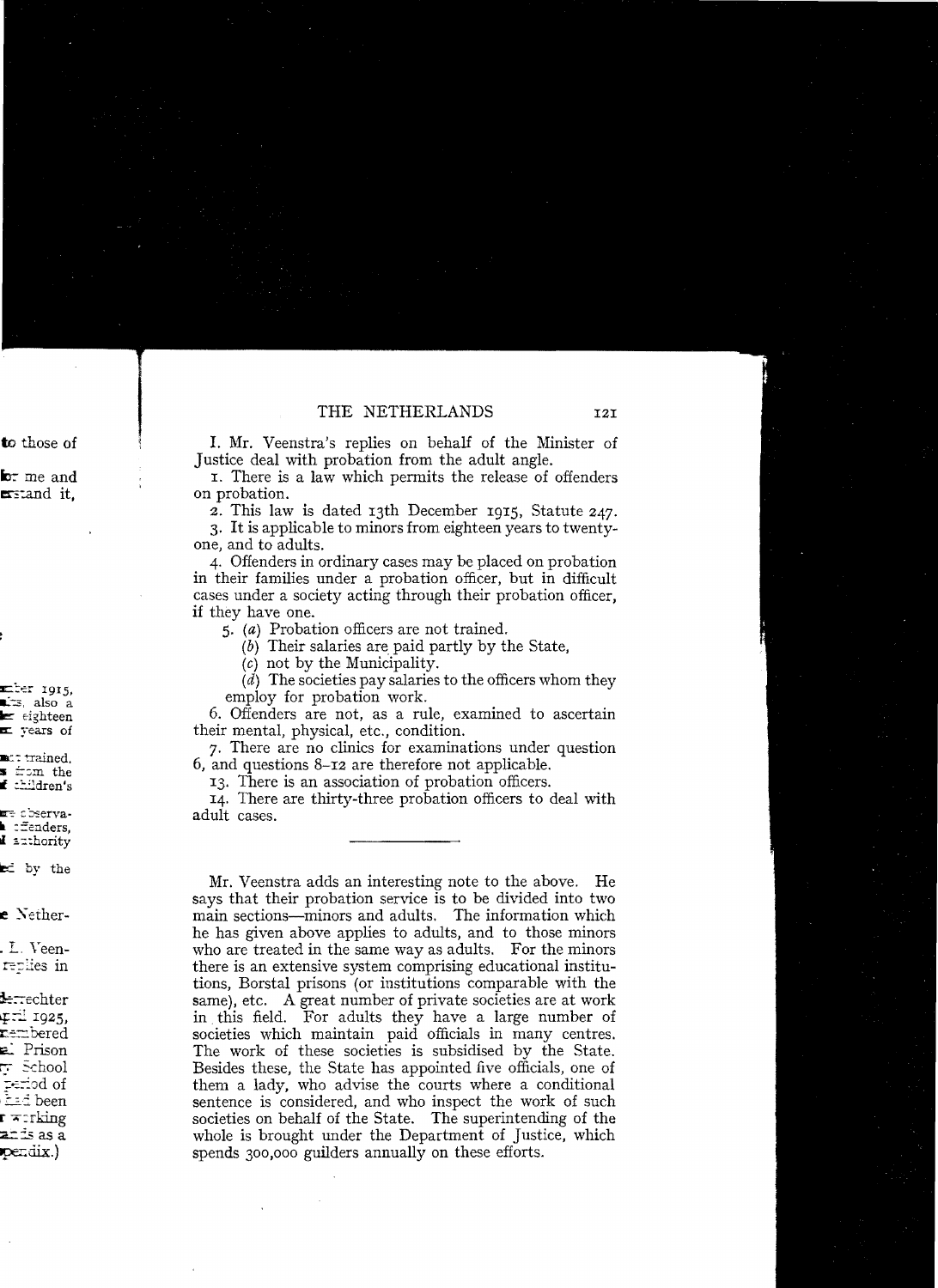II. The replies sent by Judge G. T. J. de Jongh are interesting as dealing more especially with minors.

I and 2. There is a probation law, Statute 247 (I9I5) and Statute 612 (24th November 1922), the latter dealing with children.

3. The law forminors is applicable to those under eighteen years of age.

4. Such offenders are in ordinary cases placed on probation in their families under a probation officer, but in difficult cases the offender is dealt with under an approved society.

*5.* (a) Probation officers are trained only practically,

i.e. there is no special course of training; officers learn from experience.

(b) The State pays about 70 per cent. of the salaries of probation officers.

(d) The societies employing probation officers pay about 30 per cent.

 $(e)$  From one-third to a quarter of the officers are paid in other ways.

(f) Members of societies may be employed as unpaid probation officers.

6. Adult offenders are examined only in doubtful cases, but children are always examined, especially in the large towns, where this work is better regulated.

7. Mental and physical clinics are not attached to the courts, but children in some towns may be sent to observation homes.

8. Examinations of offenders take place before the trial.

9. Various intelligence tests are used.

II. There are no special courses for the training of probation officers.

12. The judge sometimes refers offenders for medical and mental examinations.

I3. There is an assocÎation of those probation officers who deal with children.

I4. The officers of the Salvation Army serve as probation officers and there are in addition thirty-three regular paid probation officers. Amsterdam and Rotterdam have about twenty officers between them, The Hague about six, and the rest work in the country districts.

Judge G. T. J. de Jongh, in a recent letter (I4th October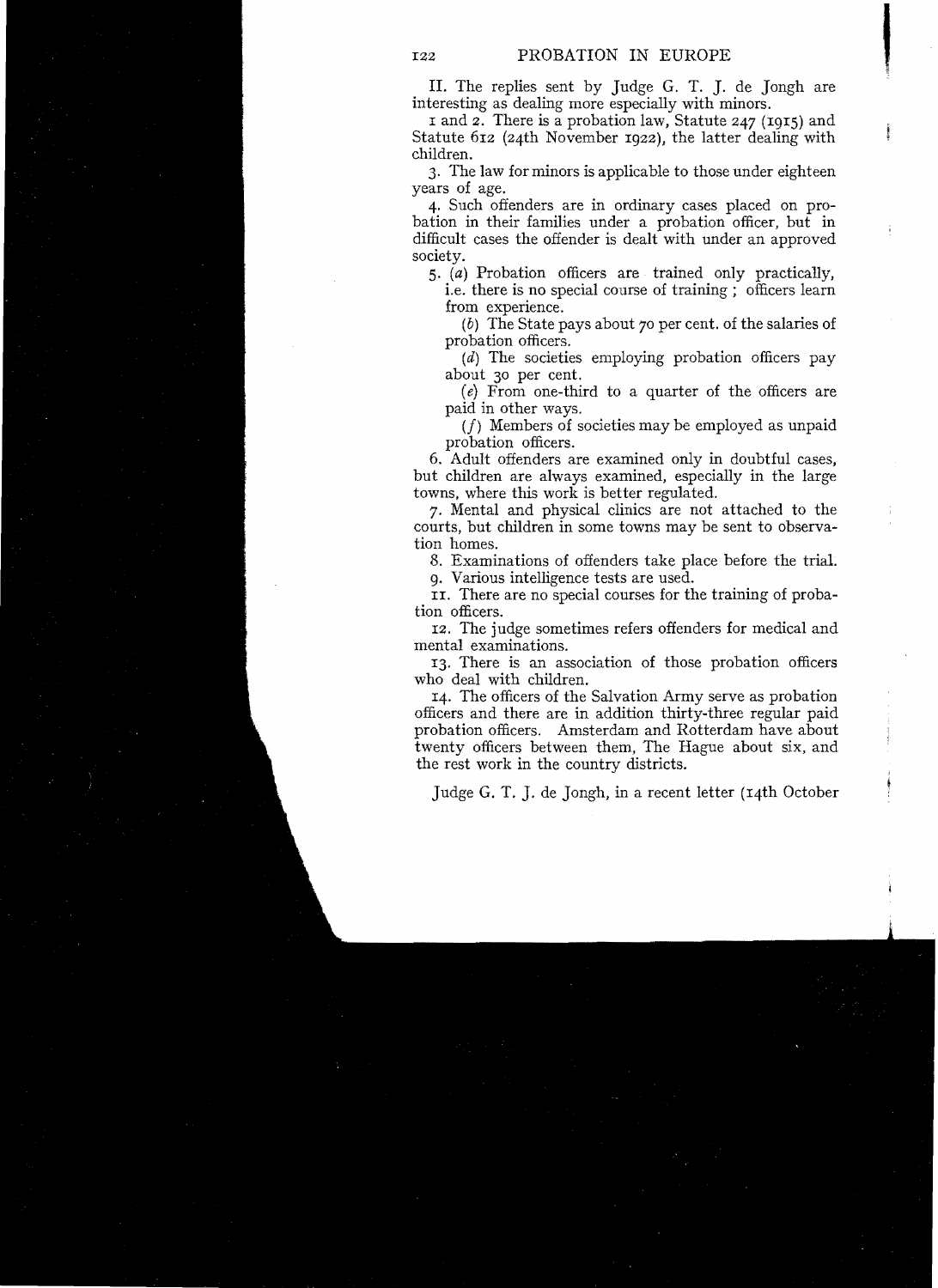1926), gives the following information as to the age of crimina! responsibility, etc. :

The Dutch law does not acknowledge any limit of age in connection with the criminal responsibility of the child. We are lawfully and theoretically absolutely free to make dispositions with a view to the best interests of the child. For<br>a young neglected child of nine years of age it is as necessary to do this as in the case of an older child. We do not think in terms of his punishment, but exclusively in terms of his education. Criminal children over eighteen years of age do not fall under the children's law (criminal). From eighteen to twenty-one years they fall under the articles of the civil law for children. (To understand this distinction would carry us too far into an explanation of the differences between the Dutch penal and civil legislations.)

The dates of the Juvenile Court Laws are rith February<br>or and sth July 1021. There is a single judge. The I90I and sth July I921. There is a single judge. The children's judges deal with criminal and civil cases. (See Clarke Hall's " Children's Courts," p. 227 *et seq.*) Not only do they deal with criminal cases, but also with morally abandoned children who are not necessarily "offenders," but who are liable to become so for various reasons (civil cases).

The Guardianship Councils (V*oogdijraaden)* correspond to the *Conseils de tutelle.* They consist of corporations or committees of private persons with a secretary paid by the Government. The children's police, any other sort of official corporation, or any private person (father, mother, etc.) may bring to the notice of the Council any case of moral abandonment, neglect by parents. etc. The Council makes searching enquiries and, if necessary, brings it before the children's judge, who gives a verdict, e.g. putting the child under a new guardian, discharging the case or depriving the parents of their parental authority.

## SUPPLEMENTARY INFORMATION

## CHILDREN'S POLICE

Commissary C. E. G. Hogendyk, in the course of an article on "Children's Police in Amsterdam," gives some interesting facts concerning this novel feature of Dutch civic life.

In 1920 the organisation of this new force of children's police came into existence as a subdivision of the Amsterdam municipal police force.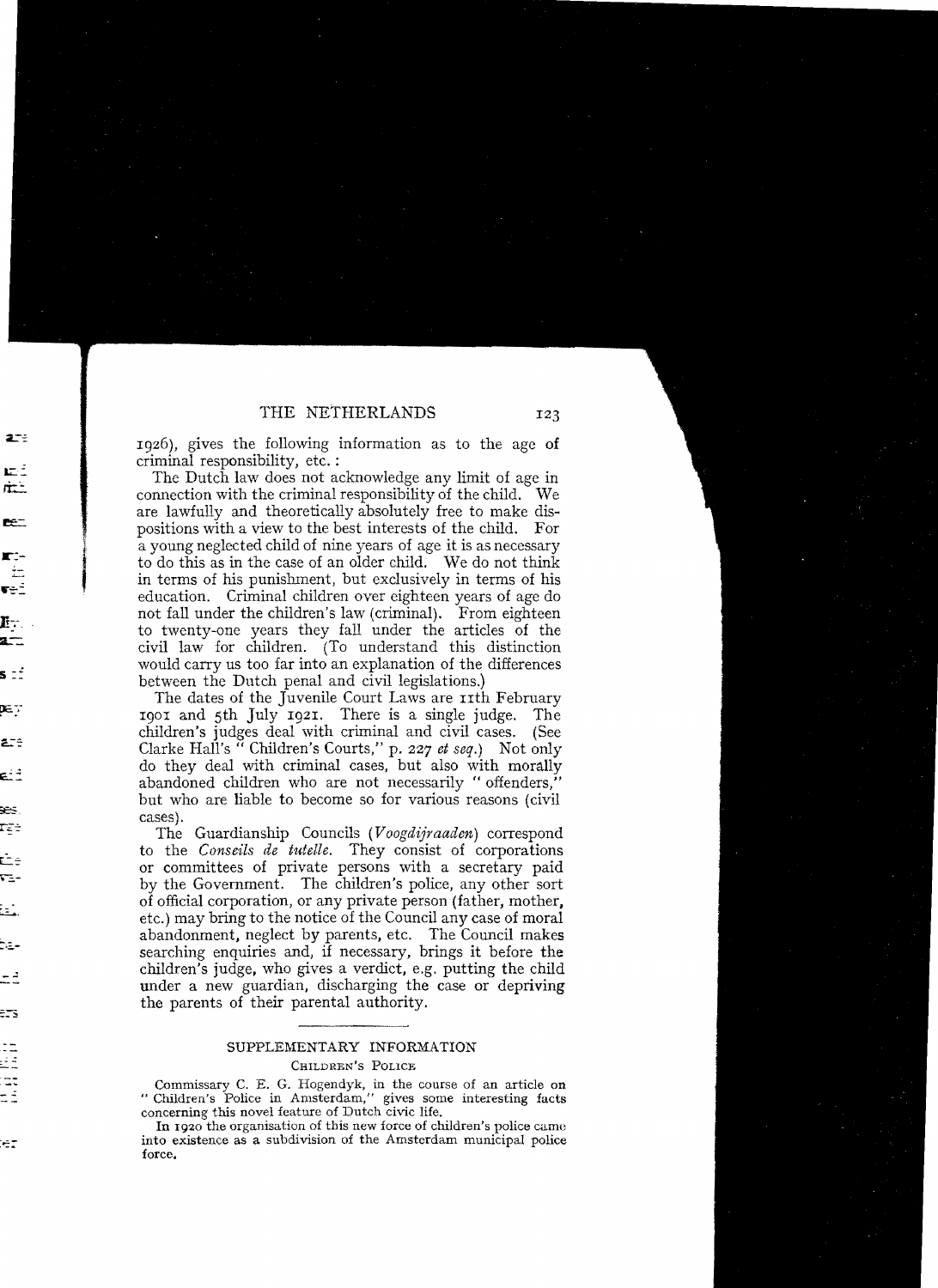50 successful has the venture proved that in three years the staff has been trebled, and now includes one commissary, two inspectors, three inspectresses, four women officers, eighteen men officers and three clerks. These form the centre of all police intervention in civil and sodal questions 50 far aS minors (i.e. those under eighteen years of age) are concerned.

The duties and powers of the children's police are distinguished from those of the regular police, though the distinction does not appear to be clearly defined yet. The new force-all plain-clothes officers-has a triple view-point, viz. the protection of the child where necessary against himself, against his guardians and against the dangers he may meet in social life.

Day and night officers supervise minors in the streets, railway stations, markets, cinemas, dancing saloons, public-houses, etc., for the prevention of mendicity, truancy, vagrancy, and for the maintenance of those prohibitive regulations especially established in the interests of the child. Their work is preventive, corrective and, where necessary, repressive; their prime object is to be counsellor, helper and protector to the minor brought before the court of first instanee. General police who come into touch with a juvenile offender give notice to the children's police.

The headquarters of this service is as unlike a police-station as it is possible to make it. Here the harassed mother brings her obstreperous son for guidance as to his management. Here the pre-trial investigations are prepared for the children's judge, and the arrangement for placing in an institution or under other guardianship carried out. The collection of data for research work is filed together with information concerning offenders.

The English Children Act and others of a similar nature enjoin the separation of juveniles from contact with adult offenders, and the Dutch scheme seems to carry out this principle to its logical conclusion.

The idea of children's police is not new. The 1924 report of the " Juvenile Court and Juvenile Detention Home," Cook County, Illinois, U.S.A., which refers principally to Chicago, shows that the staff consists of 152 probation officers. Of these 123 are investigating and supervising officers paid by Cook County. The remaining 29 form a distinct division of the probation staff, one for each " precinct" or police district and are a charge on the police force. They receive complaints filed at the police-stations, etc., and appear in court. They are plain-clothes officers commissioned as volunteer probation officers. All cases of children involving the protection of life and property are dealt with through police channels, but sodal investigation is made by probation officers of the family supervision, or delinquent boys' division prior to the court hearing.

In Birmingham, England, prior to the passing of the Probation of Offenders Act 1907, probation officers were already employed, but there were difficulties in the way of the payment of their salaries, These difficulties were overcome by appointing suitable policemen to the office, or in other cases securing their appointment as policemen in the first instanee, 50 that the necessary financial help should be forthcoming. The incompatibility of the police function with the

 $\ddagger$